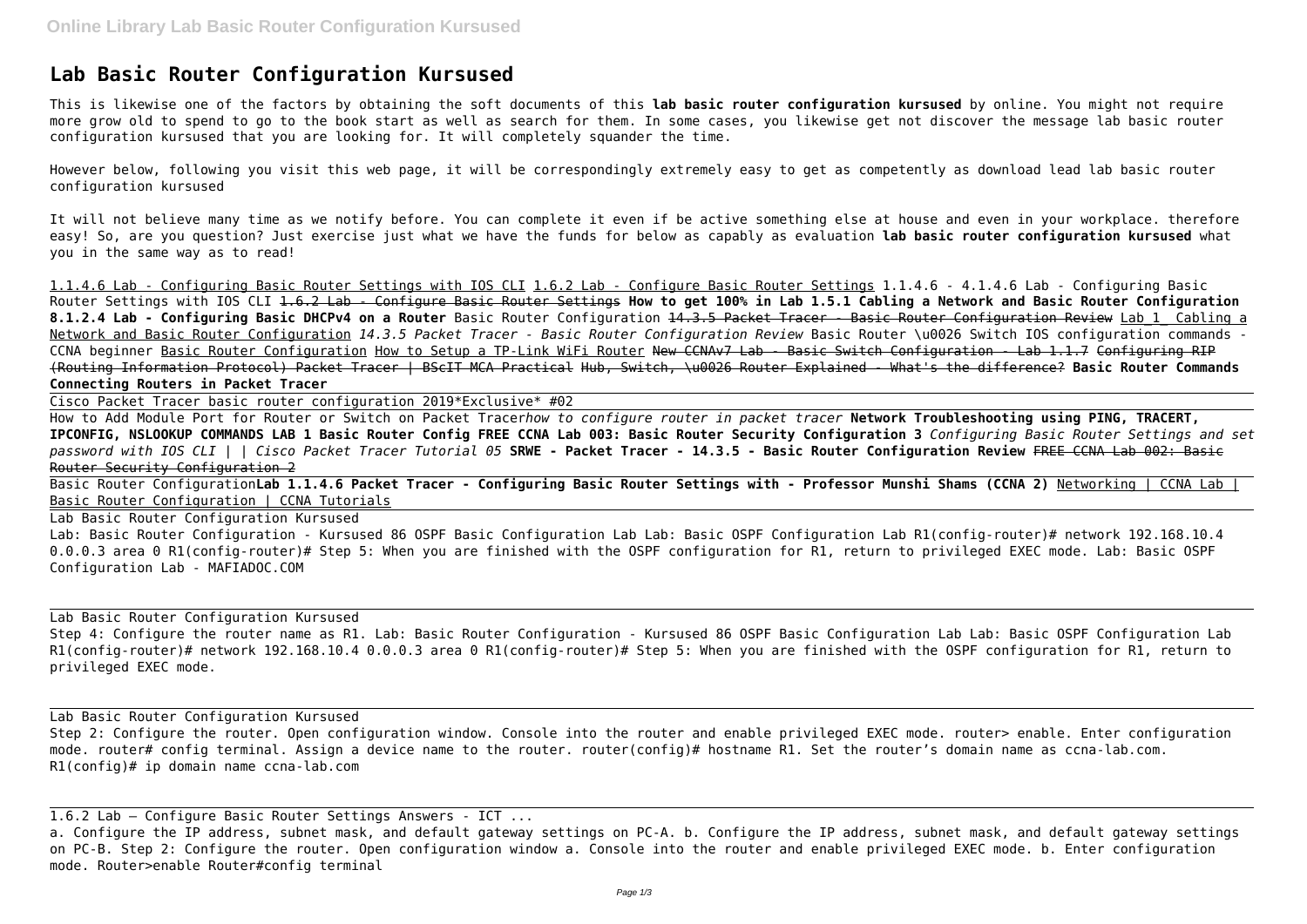1.6.2 Lab - Configure Basic Router Settings (Answers) File Name: Lab Basic Router Configuration Kursused.pdf Size: 4787 KB Type: PDF, ePub, eBook Category: Book Uploaded: 2020 Sep 20, 11:08 Rating: 4.6/5 from 793 votes.

Lab Basic Router Configuration Kursused | alabuamra.com Lab Basic Router Configuration Kursused CCNA RSE 8124 Lab – Configuring Basic DHCPv4 on a Router Topology Addressing Table Objectives Part 1: Build the Network and Configure Basic Device Settings Part 2: Configure a DHCPv4 Server and a DHCP Relay Agent Background / Scenario The

Kindle File Format Lab Configuring Basic Dhcpv4 On A Router For review purposes, this lab provides the commands necessary for specific router configurations. Note: The routers used with CCNA hands-on labs are Cisco 4221 with Cisco IOS XE Release 16.9.4 (universalk9 image). The switches used in the labs are Cisco Catalyst 2960s with Cisco IOS Release 15.2 (2) (lanbasek9 image).

1.6.2 Lab – Configure Basic Router Settings Answers ... Lab Basic Router Configuration Kursused Task 2: Perform Basic Configuration of Router R1. Step 1: Establish a HyperTerminal session to router R1. Step 2: Enter privileged EXEC mode. Router>enable Router# Step 3: Enter global configuration mode. Router#configure terminal Enter configuration commands, one per line. End with CNTL/Z. Router(config)# Step

Lab Basic Router Configuration Kursused Acces PDF Lab Basic Router Configuration Kursused Note: The routers used with CCNA hands-on labs are Cisco 1 941 Integrated Services Routers (ISRs) with Cisco IOS Release 1 5.2 (4)M3 (universalk9 image). The switches used are Cisco Catalyst 2960s with Cisco IOS Release 1 5.0 (2) (lanbasek9 image). Other routers, switches, and Cisco IOS versions can be used.

Lab Basic Router Configuration Kursused Part 1: Build the Network and Configure Basic Device Settings. In Part 1, you will set up the network topology and configure the routers and switches with basic settings, such as passwords and IP addresses. You will also configure the IP settings for the PCs in the topology. Step 1: Cable the network as shown in the topology.

CCNA RSE 8.1.2.4 Lab – Configuring Basic DHCPv4 on a Router Lab Basic Router Configuration Kursused This is likewise one of the factors by obtaining the soft documents of this lab basic router configuration kursused by online. You might not require more time to spend to go to the book inauguration as capably as search for them. In some cases, you likewise reach not discover the revelation lab basic ...

Lab Basic Router Configuration Kursused Kursused Lab Basic Router Configuration Kursused This is likewise one of the factors by obtaining the soft documents of this lab basic router configuration kursused by online. You might not require more mature to spend to go to the book inauguration as well as search for them. In some cases, you likewise pull off not discover the publication ...

Lab Basic Router Configuration Kursused - kiqyxes.alap2014.co Configuration Kursused | necbooks.us Acces PDF Lab Basic Router Configuration Kursused Lab NoAnswers. Objective: In this lab you will configure a simple network to allow two routers to route packets between to remote networks. Requirements: Two Cisco routers with one Ethernet port and one serial port. Page 2/3